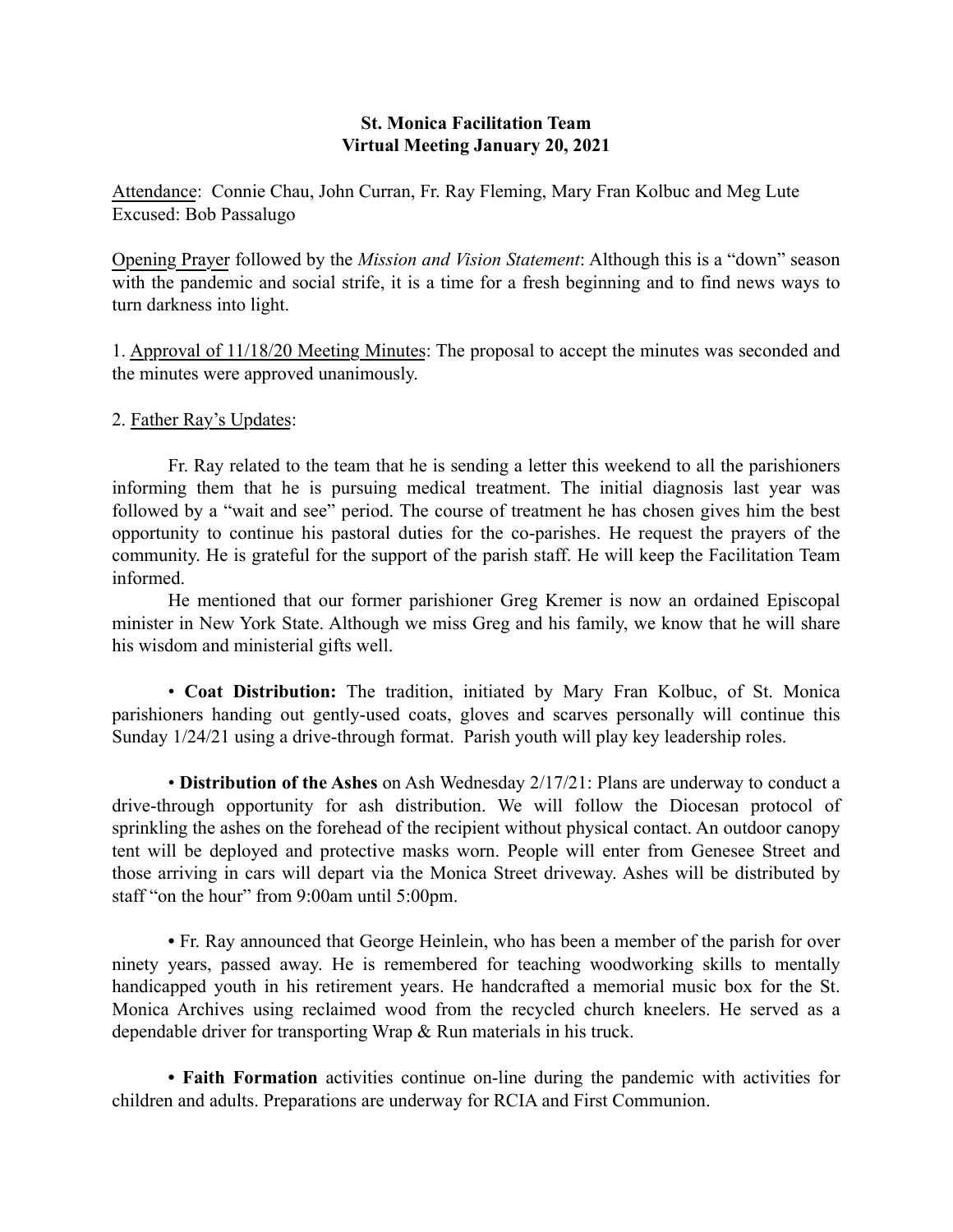#### St. Monica Facilitation Team -2- Section 20, 2021

• Technology: There has been some difficulty getting the weekend Mass live-streamed. The YouTube format is working well.

## • Buildings, Grounds and Safety Updates:

- St. Monica will cooperate with its co-parishes on buildings projects to save costs. This is happening throughout the Diocese where parishes share staff.
- New energy-efficient rectory windows have been installed with good results
- the rectory staircase will have additional spindles installed to mitigate a safety gap.
- Church window repairs for masonry, metal frames and better ventilation will get attention in the spring.
- The AED (automatic external defibrillator) will have its annual check-up. There will be an opportunity in the months ahead for staff to re-certify their skills using the unit.
- A back-up sump pump for St. Monica is under review.
- Social Justice: Covid restrictions have limited opportunities for interaction. The Blue Bags donations and distributions have shifted to online support for REACH Advocacy to secure winter supplies for the homeless.
- Welcoming Committee: Social distancing concerns have made it difficult to meet or plan for social activities.

*Aside:* A recent webinar hosted by Immaculate Conception raised the question whether being "*welcoming*" is adequate as a way to reach out to others. Simply being "welcoming" *passively*, may not seem like actually *extending oneself* towards another.

Perhaps it is time to re-think "being welcoming" from the standpoint of direct engagement. St. Monica has risen to the occasion of becoming an "*inviting* parish" during the pandemic by creating social activities that attracted people, who were hungering for a sense of community, to come to the St. Monica campus or online offerings.

In essence, we became a "church without walls" when we used our parking lot and church lawn to stage public activities. These included drive-through sacramental opportunities, three drop-offs of donated goods for distribution, celebratory parades, the Westside Farmers Market, a multicultural fair, an outdoor movie, a *Black Lives Matter*  learning opportunity and a drive-through Christmas procession.

## 3. Old Business:

The *Saint Monica 2020: Growing the Parish* initiative is now officially ended. It began in 2013 to seek fund-raising for unaddressed parish renovation projects. Over time, it evolved to increase both the number of participants and overall finances to achieve parish growth. It succeeded in ways unimaginable when it was formed.

A parish interest group transformed the initiative in 2016 to become *St. Monica 2020*. It focused on the "building blocks" of: 1) *Spiritual Growth*; 2) *Social Aspects of our Community*; 3) *Evangelizatio*n; 4) *Communication / Marketing*; 5) *Caring for Our Common Home* (environmental) and 6) *Living Our Mission Outside of Our Church* (outreach).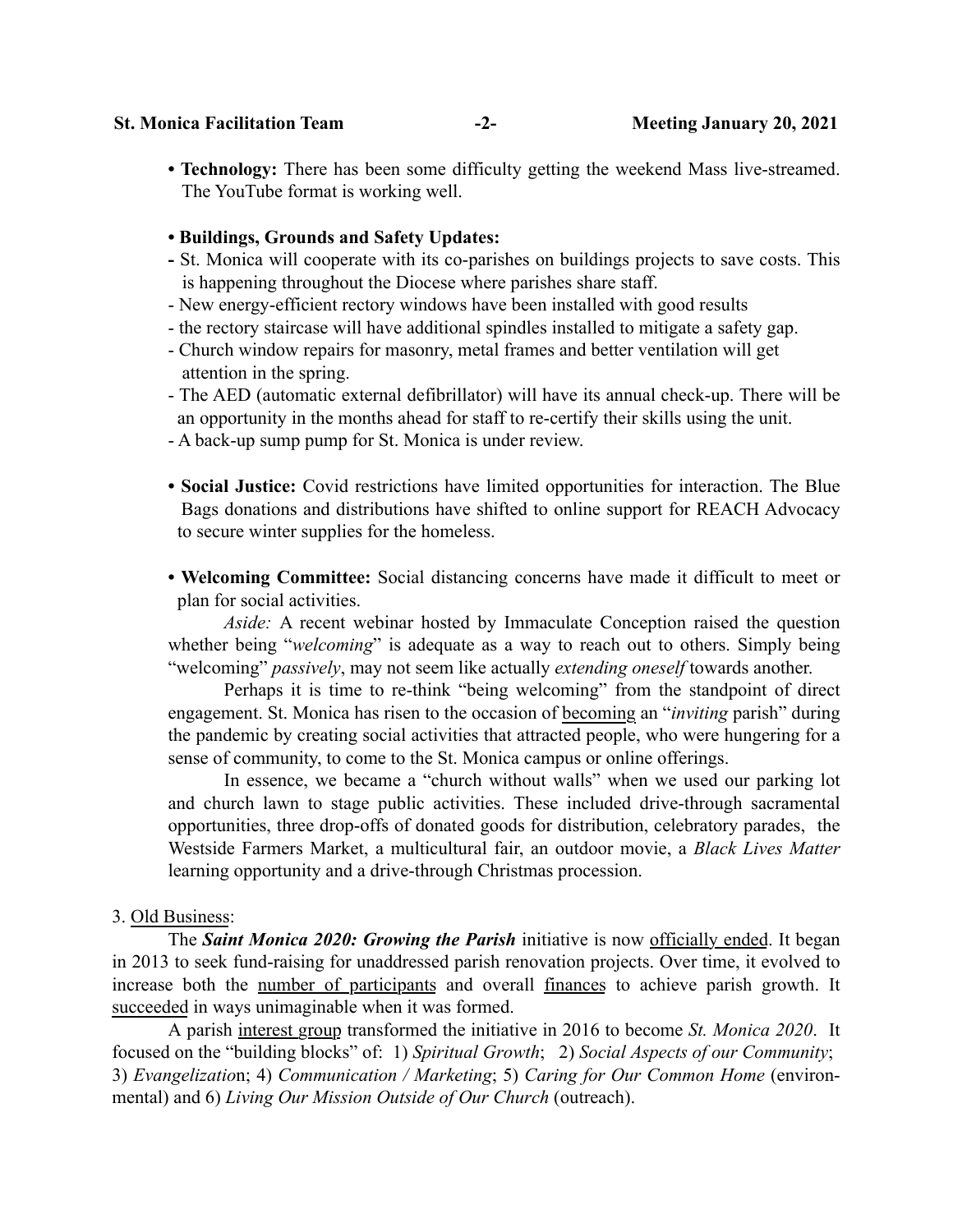| <b>St. Monica Facilitation Team</b> |  | <b>Meeting January 20, 2021</b> |
|-------------------------------------|--|---------------------------------|
|-------------------------------------|--|---------------------------------|

We set a goal of increasing the number of parish households to 500 by 2020 while raising our weekly plate collection. Wise stewardship among parish committees and staff paved the way for installing the deferred church air conditioning while managing energy-efficient property updates. The school building remains viable for educational and recreational purposes. Its ongoing lease provides operational funds for the parish. We managed to exceed our *Catholic Ministry Appeal* annually during the *2020* period.

We became a co-parish with Immaculate Conception - St. Bridget's in addition to Emmanuel Church of the Deaf. Practical cooperation among parishes increases steadily. The newlyorganized St. Monica archives provide readable access to 123 continuous years of parish life.

Flexibility and resiliency, sustained by parishioner input, enabled the parish to navigate the pandemic creatively. Parishioners developed vibrant small Christian communities for mutual spiritual development and support. Our Faith Formation projects for children and adults expanded through technological improvements and innovative family engagement. Livestreamed liturgical services extended our virtual contact exponentially. Creative use of campus resources led to innovative drive-through and outdoor outreach experiences.

# 4. New Business:

• Preparing for the St. Monica Parish 125th Anniversary Celebration: The calendar year 2023 marks the 125th Anniversary of St. Monica Parish which was founded in 1898. Preparation for the centennial celebration, led by current parishioner Bob Mulcahy, began two years in advance. It is time now for the Facilitation Team to start the Idea-to-Reality process that will lead to the creation of a "*125th Anniversary Interest Group*" responsible for assembling individuals to plan and conduct the series of events leading to the 125th.

## Action Items:

1) John Curran will serve as the Facilitation Team liaison (not actual leader) of the proposed Interest Group's effort. He will follow the *Idea-to-Reality* process to outline the project and will begin to enlist active Interest Group members.

 - The "sunset" of the *St. Monica 2020* interest group becomes the "sunrise" for the next phase of parish growth for "future church". A 125th Anniversary event can be a focal opportunity to address the next 125 years. Suggested activities include: commemorative events (e.g. a speaker presenting historical parish development insights; a 2022 Parish Picnic reaching out to former parishioners; archival movie viewing sessions, Open House displays of parish archives and a culminating dinner dance at a party house).

2) Fr. Ray will submit a written heads-up request to the Diocese in the near future asking for the Bishop of Rochester's presence at a weekend Mass commemorating the 125th Anniversary during August 2023 (birth month of St. Monica).